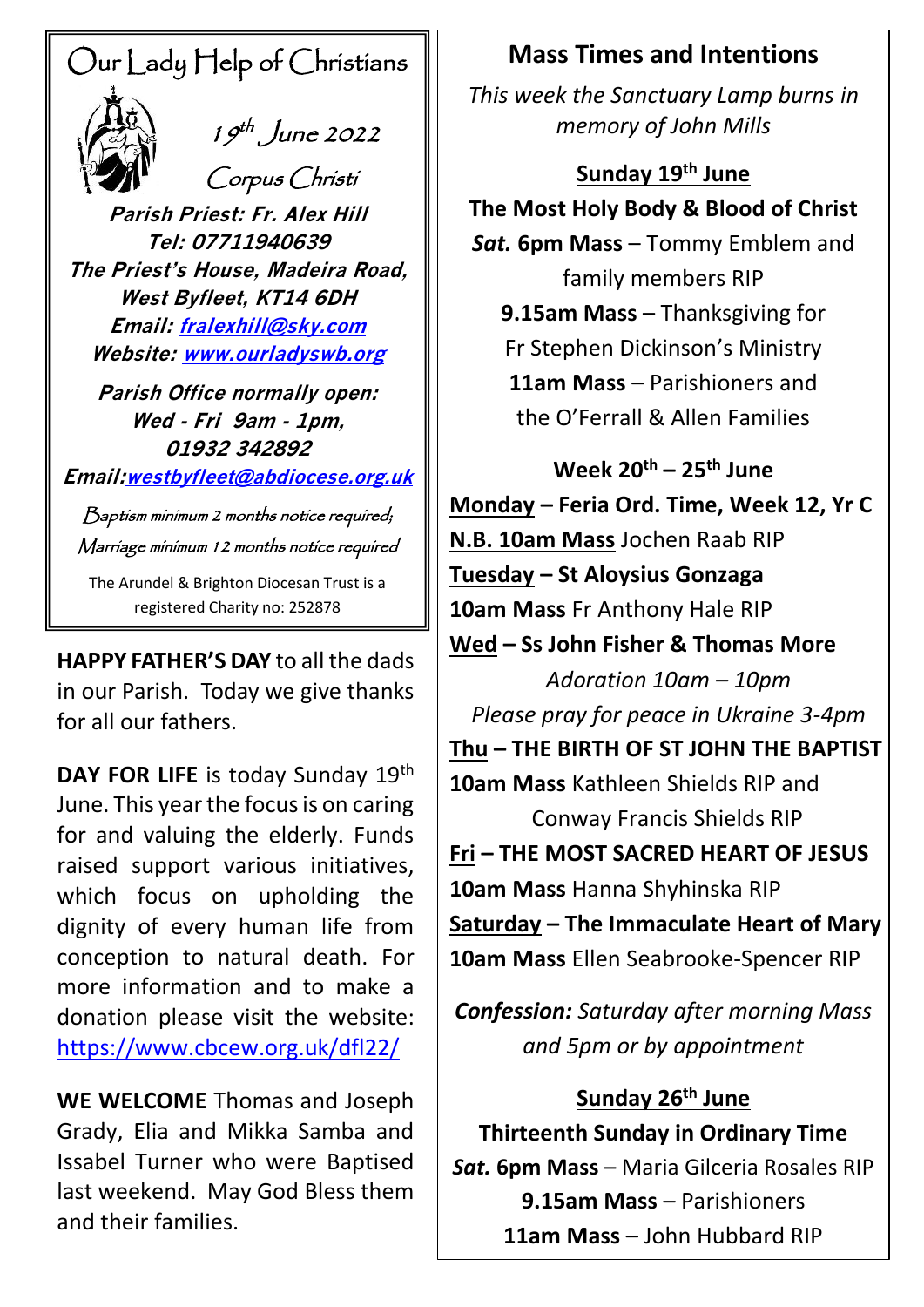#### **PLEASE PRAY FOR THE UNWELL:**

Ian Mullett, Peter Kearey, Vivian Phillips, Carmela Tomkins, Christine Garland, Brian Tyne, Benedict Bennett, John Drew, Brian Kirby, Kerrie Mitchell, Suzanne Kassir, Joanne Bosanquet, Bernard Philpot, Tim Buckell, Thomas Larkin, Valli Alimon, Margaret Smith, Christopher Brown, Margaret Merriweather, Kevin Luddington, Victor McGrath, Ann Struthers, Robert Hernandez, Edith Keirnan, William Simmons, Marie McMahon, Patricia Bygrave, Amy Macanlalay, Thomas Hazell, Margie Oliver, Mark Fitzpatric and Cathy Fahy.

Please let the Parish Office know if anyone would like to be added to / taken off the list.

#### **PRAYERS & CONGRATULATIONS** to

Aidan Golding, Andrew Doherty, Aoife Breakell, Ava Chamberlain-Demmers, Camila DeCruz, Christina Ferrao, Callum Turner, Frank Hill, Eliana Alongi, Gabriella Freeman, Gregorio Calcara, Gregory Wareham, Mavi Unyerenc, Iker Bruce, Imogen Ryan, Isabella Rodgers, Jack O'Driscoll, James Langton, James Leonard, Jessica Hillier, Malwina Welna, Maria Angulo, Mason Reeves, Natalia Kuciaba, Sarah Mulet Pena, Stephanie Jardim, Valerie Sabal, William Whitlock and Oscar Worsfold. They are assured of our prayers and good wishes. Thank you to the catechists who helped prepare the confirmands.

**CHURCH CLEANING.** The new rota due out at the end of June. If you would like to join the rota and help clean the church once every 6 weeks, please contact the parish office[:westbyfleet@abdiocese.org.](mailto:westbyfleet@abdiocese.org.uk) [uk](mailto:westbyfleet@abdiocese.org.uk) or 01932 342892 and let us know any preference for weekdays or Saturday morning. Many thanks.

**PARISH TALK: REFUGEES, FRIENDS AND NEIGHBOURS** in Our Lady's Parish Hall on Wednesday, 22 June at 7.30pm by Karen Goldsmith, Volunteer Helper for the past 3 years with the Greek Island of Chios Eastern Shore Response Team. Please do come along for what will be a very interesting Talk, followed by refreshments at 8.45pm.

**CHARITY STRAWBERRY TEA.** Come and enjoy a strawberry tea in the hall on July  $2^{nd}$  from  $3 - 5$  pm and watch tennis from Wimbledon at the same time. Suggested donation of £5 to The Trussell Trust, which provides food banks for those in need. Please bring any donations of cakes, biscuits etc. to the hall kitchen on the day.

**NEW PARISHIONERS LUNCH** in the Church Hall on Sunday 3rd July following the 11am Mass for parishioners who have moved into the parish over the last couple of years or so. Invitations have been sent to all who have registered with us. Please RSVP by Wednesday 22 June. Thank you.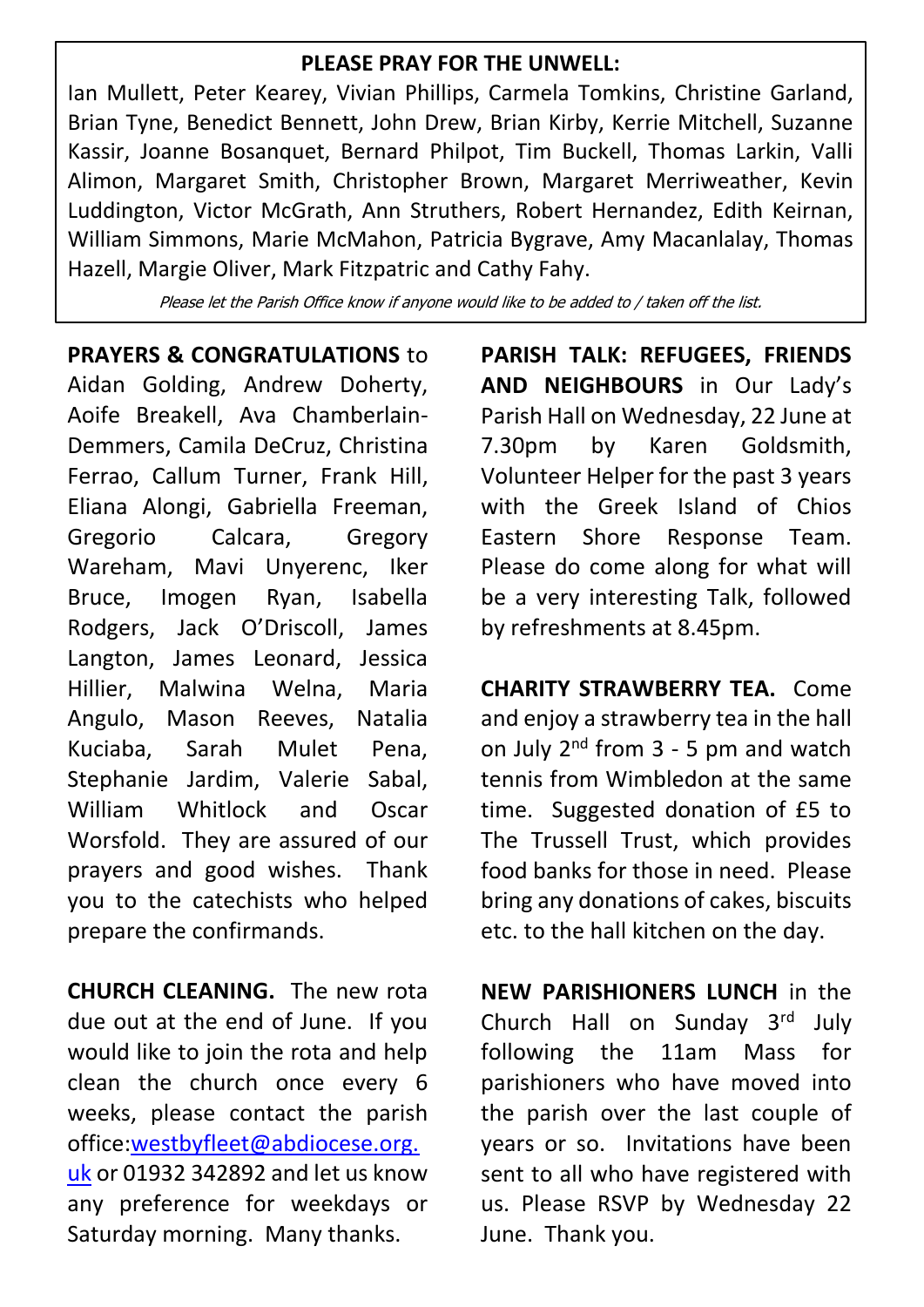**CHARITY SALE** next weekend following the 9.15 and 11am Masses. Cakes, biscuits, Japanese sweet buns, Japanese savoury buns, bread and handmade accessories including Ukraine themed coloured accessories. All monies collected will go to Rob's Ukraine Charity Fund as in the Woking News & Mail:

[https://www.wokingnewsandmail.](https://www.wokingnewsandmail.co.uk/?p=33470) [co.uk/?p=33470](https://www.wokingnewsandmail.co.uk/?p=33470)

**RETIRING COLLECTION** next weekend for Peter's Pence.

**MRS McDONNELL.** As many of you will know, Mrs McDonnell is retiring at the end of this academic year. To celebrate her many years at The Marist, Mass will be celebrated in the parish at 6pm on Friday 15th July. We'd like Marist families past and present to join us for Mass and then for a celebration in the hall afterwards - families with primary school-aged children may like to bring a picnic! If you are able to attend, please could you let Mrs Licence know at [head@marist.surrey.sch.uk.](mailto:head@marist.surrey.sch.uk)

## **THE WORLD MEETING OF FAMILIES** on

22<sup>nd</sup> - 26<sup>th</sup> June. Pope Francis said, "*there is no such thing as a perfect family, there are always buts"*. In his prayer intention for June, Pope Francis focused on the upcoming World Meeting of Families. Let us pray for Christian families around the world. There are prayer intention cards next to the prayer board at the back of church, please write your intention on the cards. There are also some prayer cards in the church porch. Let us pray for Christian families around the world. May each and every family embody and experience unconditional love and advance in holiness in their daily lives. To find out more about the World Meeting of Families go to W: [World](https://abdiocese-my.sharepoint.com/personal/westbyfleet_abdiocese_org_uk/Documents/Documents/Secretary)  [Meeting of Families](https://abdiocese-my.sharepoint.com/personal/westbyfleet_abdiocese_org_uk/Documents/Documents/Secretary) 2022 Rome - [#WMOF22 \(romefamily2022.c](https://abdiocese-my.sharepoint.com/personal/westbyfleet_abdiocese_org_uk/Documents/Documents/Secretary)om)

**YOUNG ADULTS** (18-35) North Downs Walk – Saturday 2 July 11.30-3pm. We gather for Mass at St Joseph's in Dorking and then explore the local area together, joined by members of the Diocesan Vocations Team – have your best questions ready! Contact our Diocesan Youth Adviser: [lizzie.wakeling@abdiocese.org.uk](mailto:lizzie.wakeling@abdiocese.org.uk) for more information.

**For Parish Centre Enquiries or Hall Bookings -** contact Chris Geary [ourladyshallbookings@outlook.com](mailto:ourladyshallbookings@outlook.com)

**For St Thomas More Preschool Enquiries -** email Rhoda [rhoda@stthomasmorepreschool.co.uk](mailto:rhoda@stthomasmorepreschool.co.uk)

**Wednesday Adoration –** [olwbadoration@outlook.com](mailto:olwbadoration@outlook.com)